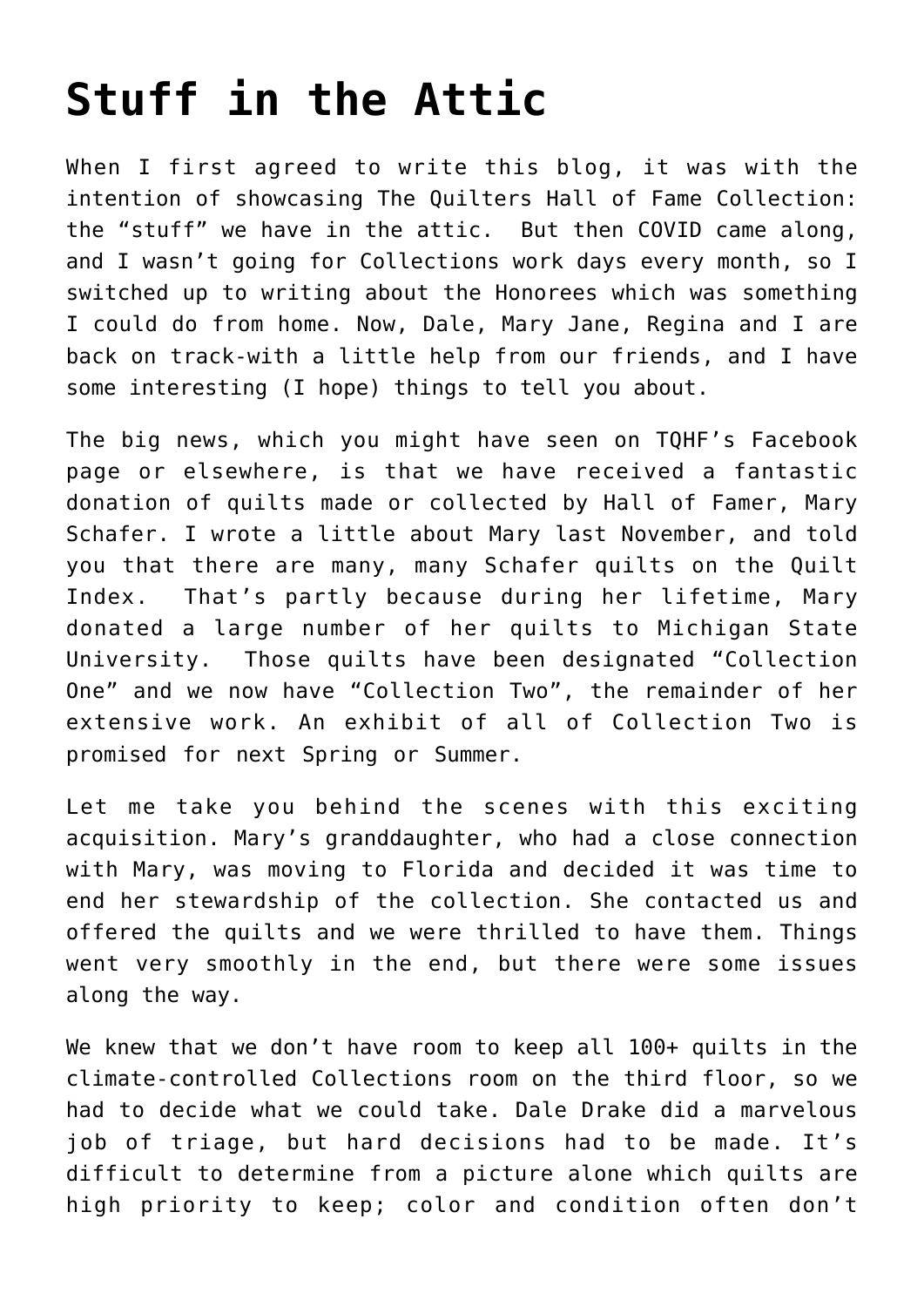photograph well. (As it turned out, condition was rarely an issue because, even though Mary herself stored the quilts in egg cartons in her basement, her granddaughter had kept the larger ones flat on a bed, and most were in very good shape.) Here's a shot of Mary's first quilt, Rhododendron, which shows its age, but is going to stay with us because of its historical significance—not to mention its pleasing motif.



Then there was the question of which full-size quilts were most representative of Mary's work. A first quilt, like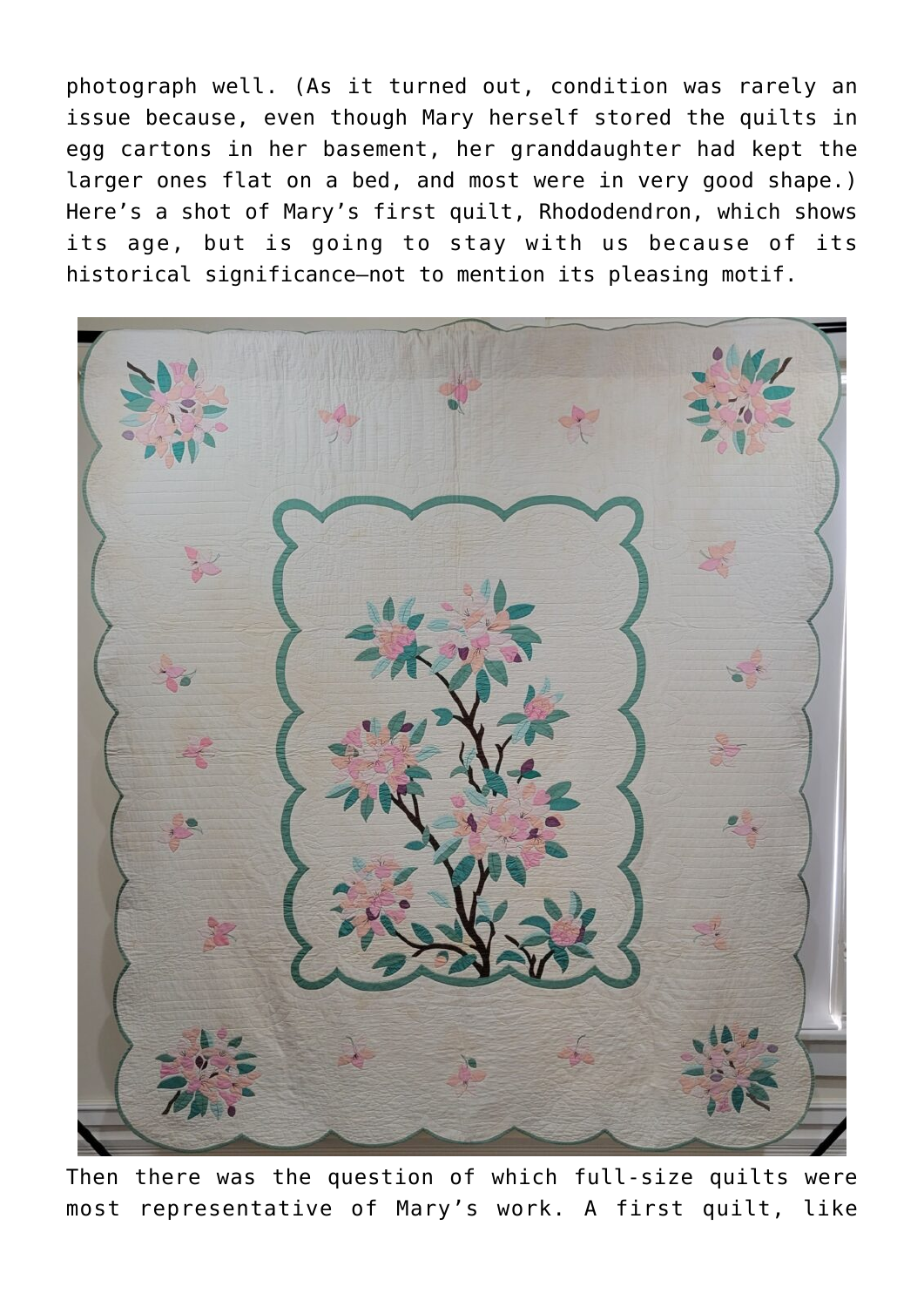Rhododendron, was an obvious choice. And then the first quilt Mary designed. And then some samples of her particular style (she's noted for taking a simple block for the quilt center and adapting an element of the block for the border). We all drooled over a medallion quilt, The Harvesters, and then there was a second medallion that looked pretty good too. But what about the medallion that was Mary's foray into broderie perse? The rest of the committee thought three medallions was more than enough, but I lobbied heavily to include the Welsh medallion. I'm glad I did because when we saw it on the table, we all realized it's an excellent example of the Welsh style and has a typical, charming color scheme—a good contrast to the other medallions. Here's Harvesters and "my" Welsh one.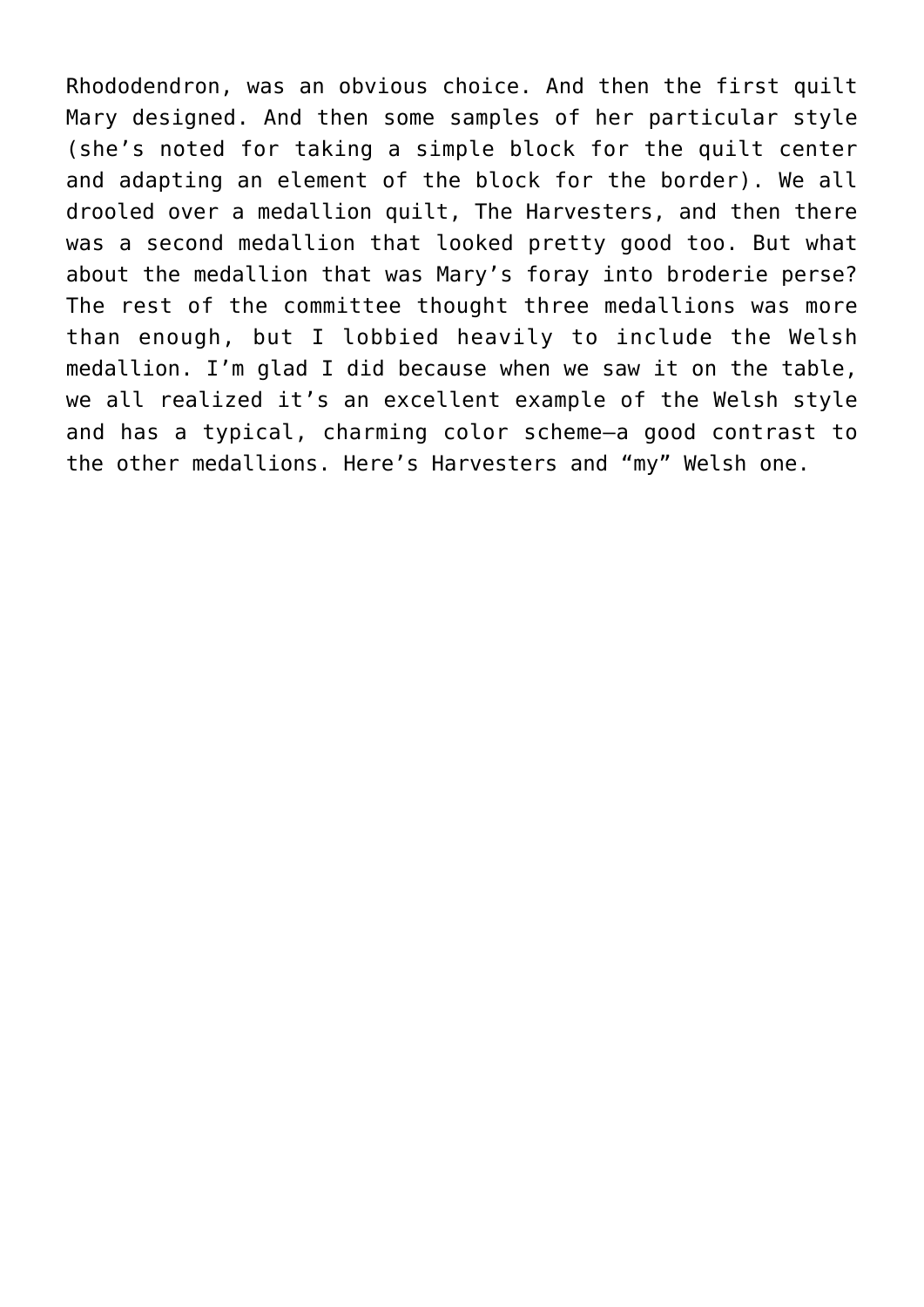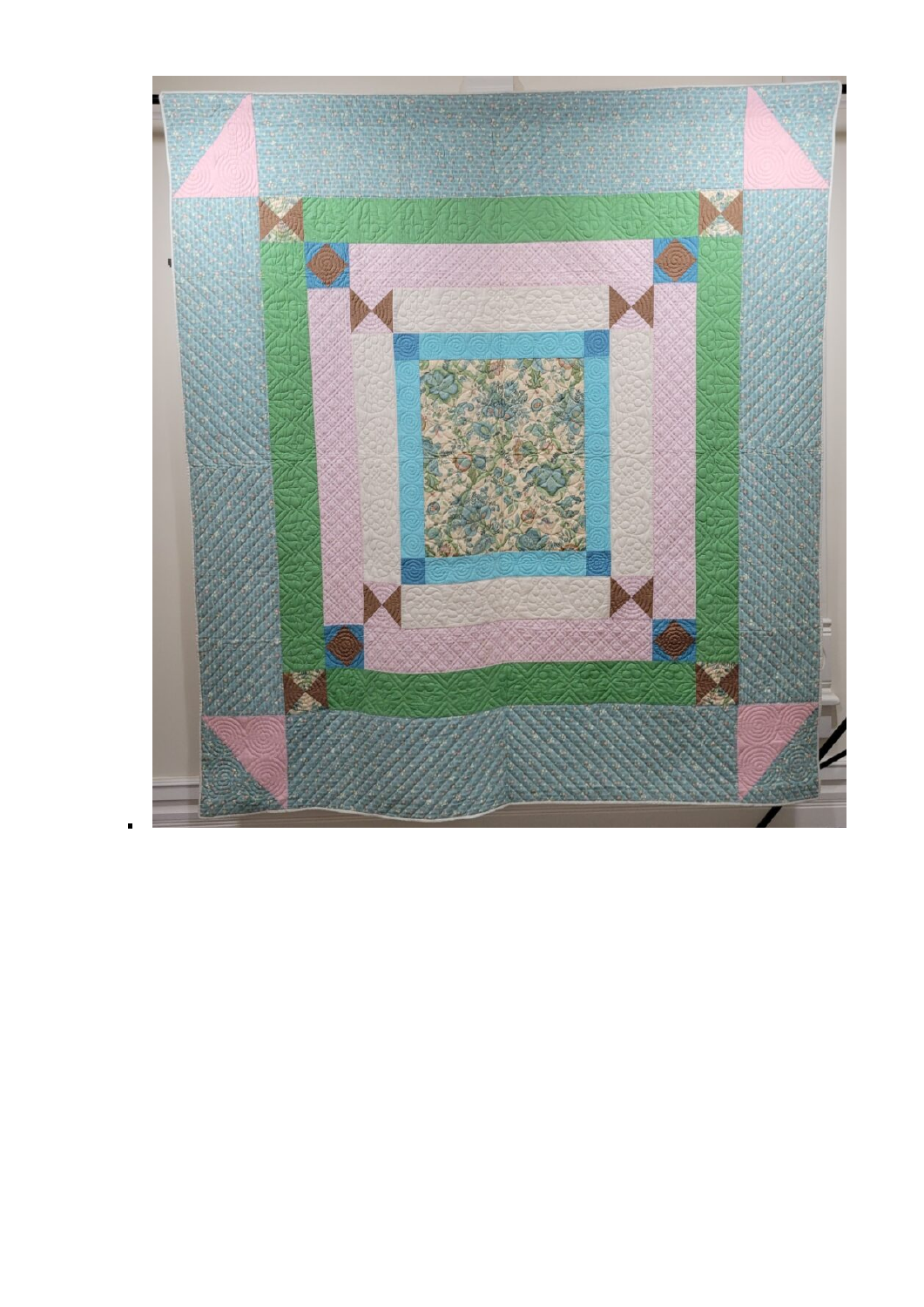

We had to make selections (I almost said "cuts", but that's a scary word when it comes to quilts) among the crib quilts, but we decided we could keep all of the doll quilts—they don't take up much room. We told the family that we would find good homes for the quilts we can't keep, so watch for an announcement of a sale following the exhibit of all of Collection Two (probably not before Summer 2022, but keep your eyes peeled because there will be some wonderful items).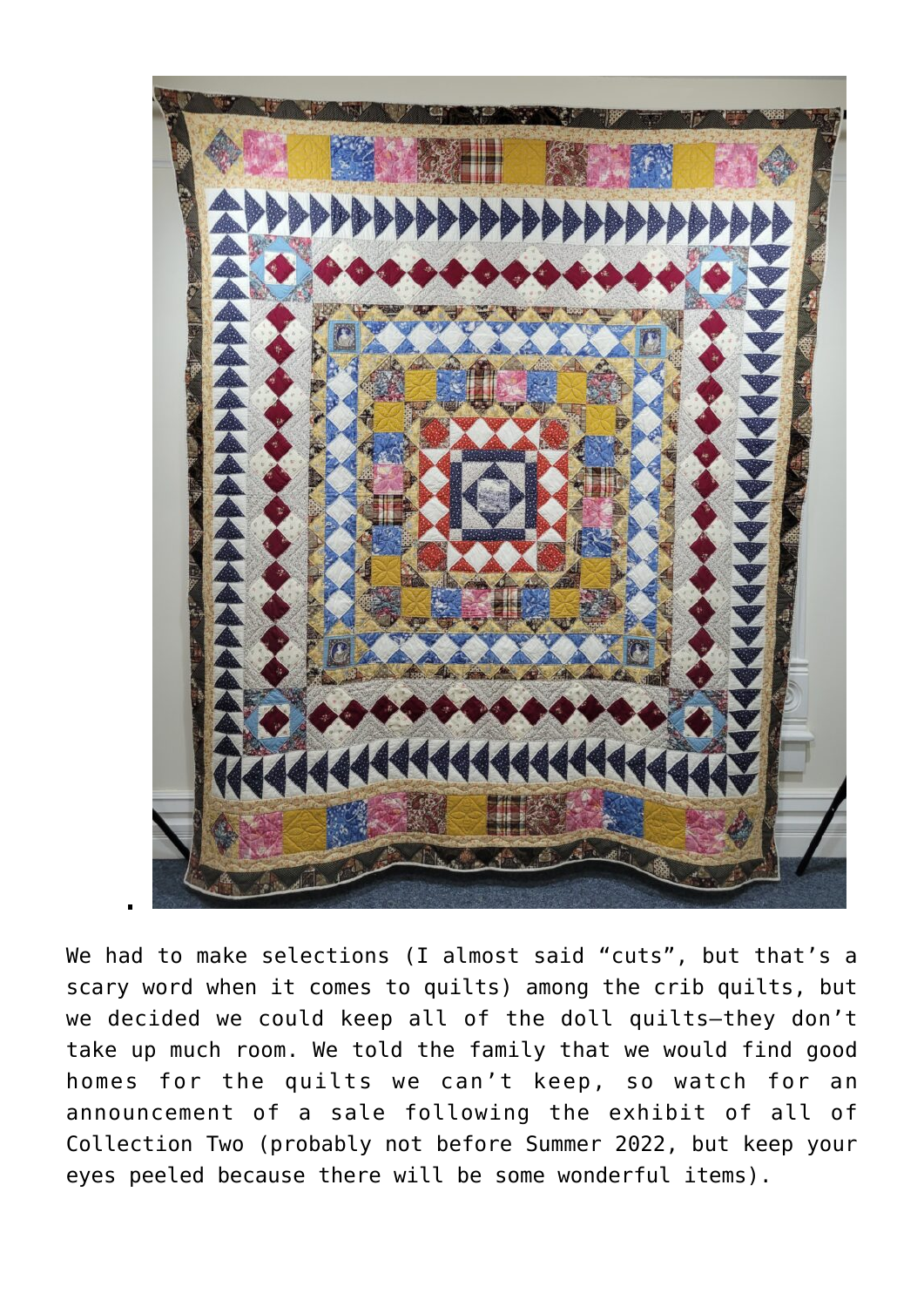Next, there was a logistics problem: how to transport over 100 heirloom quilts from the Ann Arbor, Michigan area to Marion, Indiana? Should the Collections committee drive up and retrieve them, incurring travel and lodging costs? Did we know someone in Marion with a camper who could fetch them back and keep them close the whole way to their new home?? Should we hire a fine arts mover who would drive straight through and not risk having the quilts sit in a motel parking lot along the way, but who would charge three times the fee of a regular mover??? In the end, Mary's granddaughter and her husband delivered the quilts.

But that still left us unloading the U-haul and getting everything inventoried. Lots of steps were taken bringing the quilts into the Honoree Parlor on the first floor of the House. After a quick pizza break (all hands washed carefully before returning to the quilts), we had everything crosschecked awaiting photo-taking the following day. Photography was set up on the second floor, so that meant shifting everything up one flight. It took four of us a good nine hours (we did stop for lunch and dinner) to get a shot of each quilt, front and back and usually a detail of the quilting or interesting fabrics. And once the pictures were taken, everything had to go up one more flight of stairs to be laid out for cataloging and storage.

Along with the donation of quilts came the remaining contents of Mary's sewing room: two sewing machines, slides—hopefully of quilt-related scenes, but maybe just vacation shots– with three different kinds of projectors, bags of notions, an entire box of clothing patterns (Mary made garments before she started quilting), fabric including bark cloth curtains, and a fair amount of correspondence (Mary participated in Round Robin pattern exchanges and wrote often to other Hall of Fame Honorees). Of course, all of this was mixed in with church bulletins and auto oil change brochures, so another volunteer spent all day sorting out the obvious "chaff". Who knows how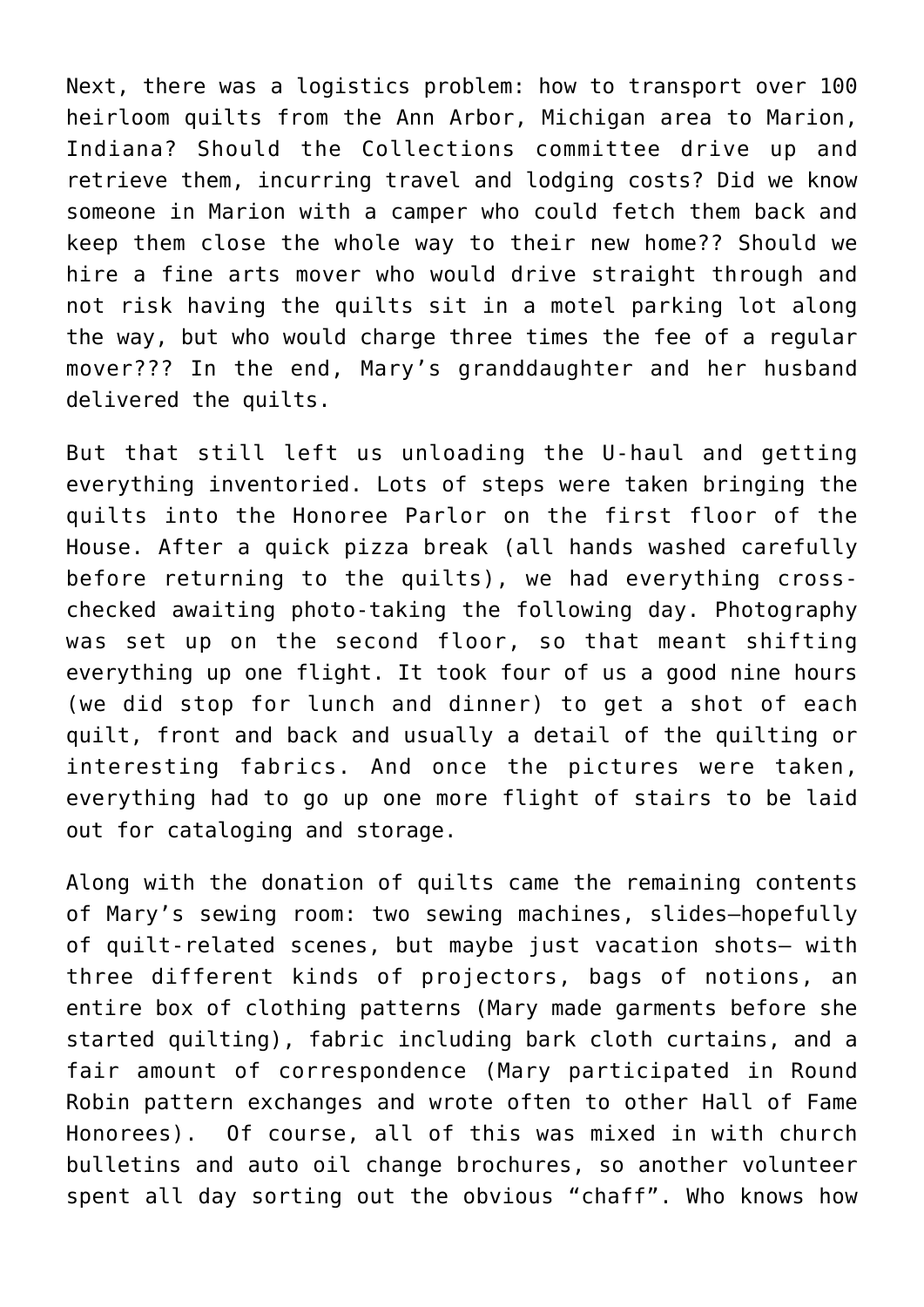much of the remaining "wheat" we'll keep? It will all have to be photographed, measured and described, and that data entered online.

If you are in the Museum business, all of this probably sounds familiar to you. I'm still new to the "game" and enjoying the learning process, and appreciating the opportunity to see such wonderful objects up close and personal. I hope you've gotten a glimpse of what goes on behind the scenes when a donation is made. It's lots of work, but willingly done at TQHF by a group of dedicated volunteers: the Collections work group and members of the local Marie Webster Quilt Guild.

If you're still reading, I'll tell a tale on myself with regard to another donation. In 2019, we received a large plastic bin of items from the shop of our first Heritage Honoree, Mary McElwain. With COVID looming, I offered to take everything home with me to catalog. As I said, I'm new to this, so it's been a learn-as-you-go process, and not always successful.

When we accept a donation, we assign it an acquisition number, and every object in that group gets its own object number. These are the numbers that organize our online Collections catalog. (You can access Past Perfect from TQHF's webpage by hovering over the tab labelled "About The Quilters Hall of Fame" and then clicking on "Collections".) Then each object is described, photographed, and measured; condition and provenance are recorded; and location within the Museum is entered (because there is no way we can remember where we put each item).

So, here's one of the objects I was working on.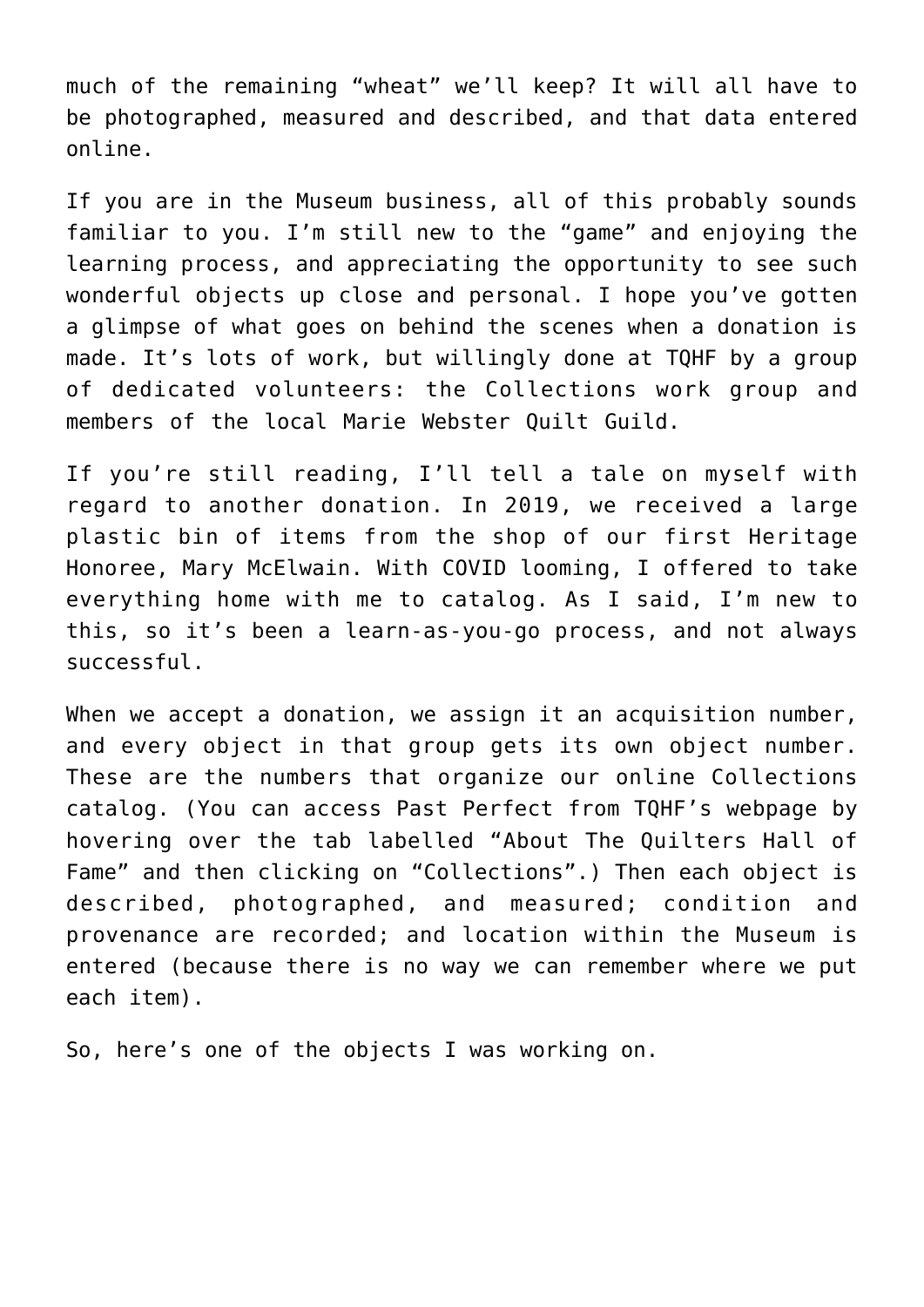

I knew it came from the McElwain shop in Walworth, WI (by a circuitous route involving two successor business owners), and I thought it was a grouping of cardboard templates. Remember, McElwain was in business before rotary cutters, so women often used heavy paper to trace shapes for cutting. So, I dutifully and laboriously separated the pieces into like shapes and proceeded to catalog them.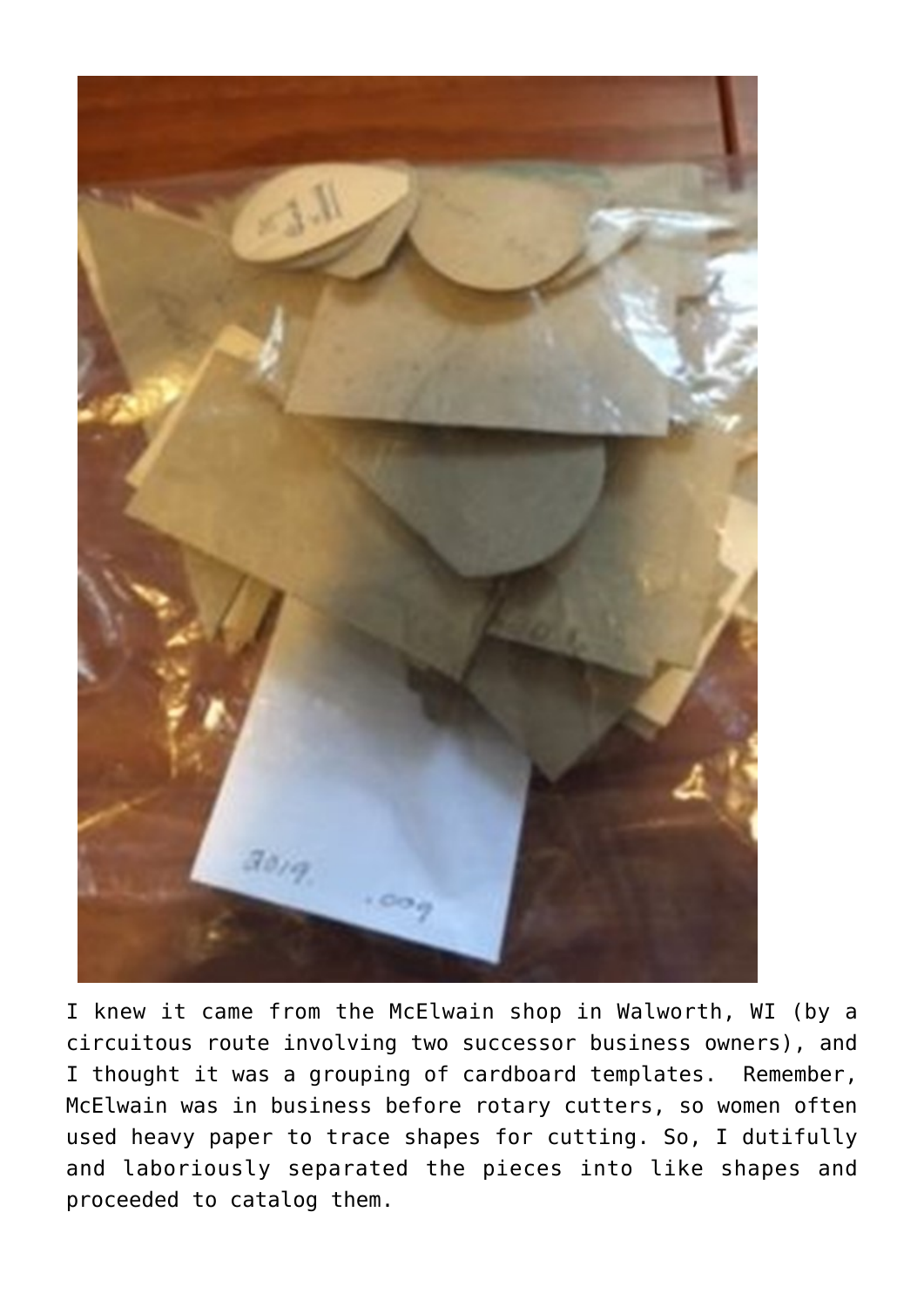

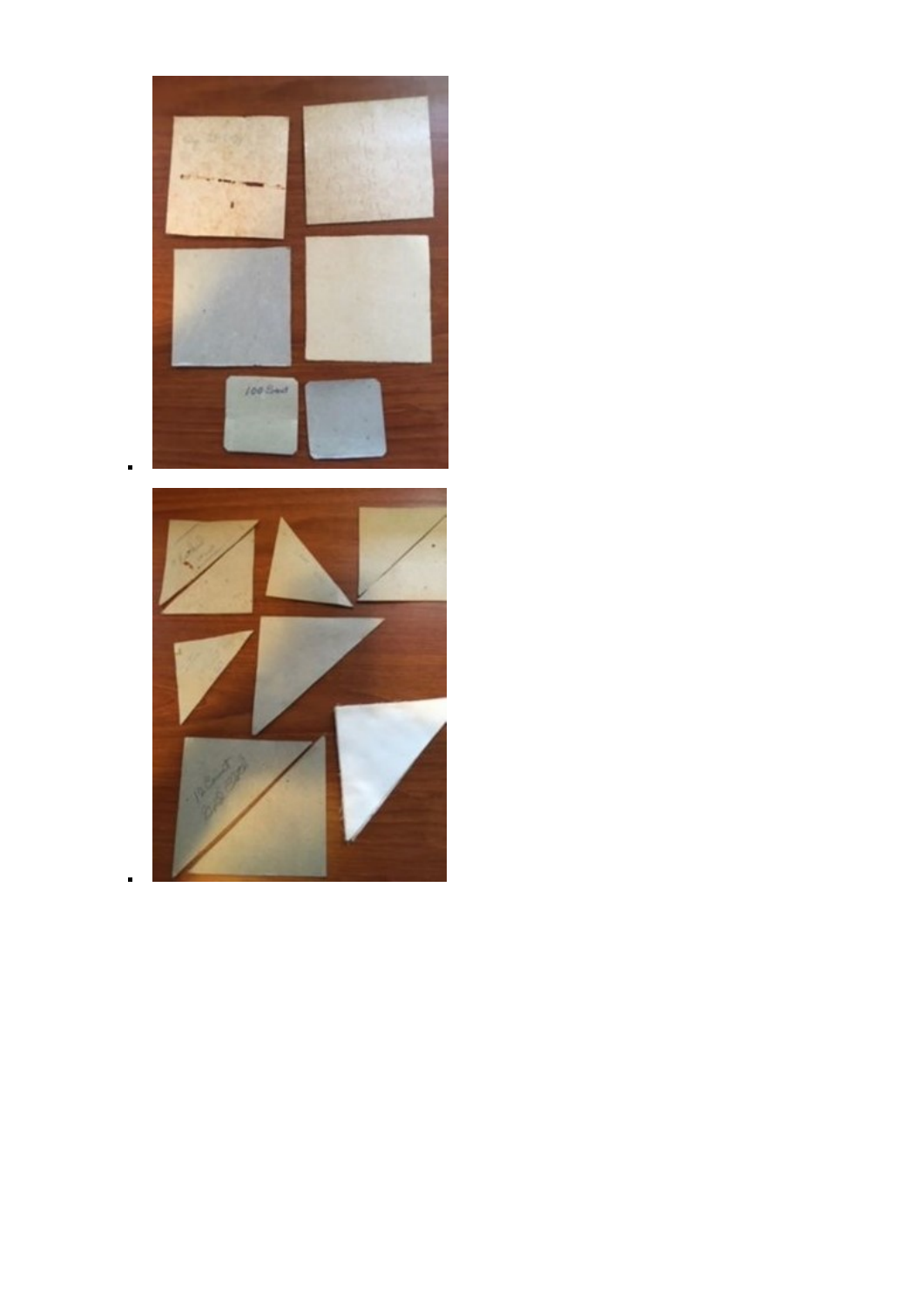

There were over 50 of them, and I was up to "bbb" in the subnumbering. This work can be tedious, but it's important to be accurate—or so I've been told.

Well, the joke was on me because when I came to this next object, I saw my error.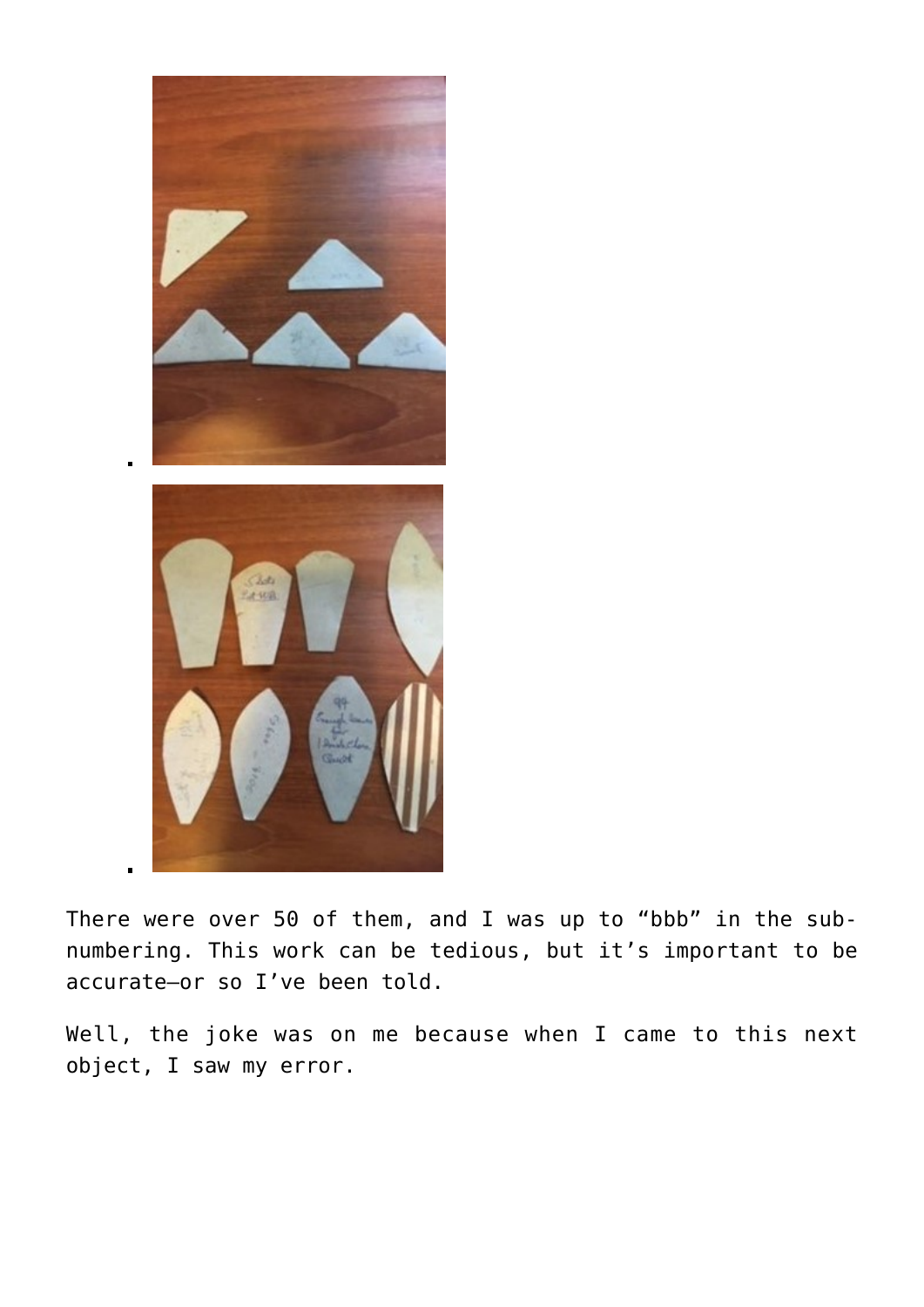

This shows pre-cut pillow kits in "The Laurel" pattern. You can see that the fabric came in a stack between two pieces of cardboard secured by a rubber band. Those cardboard shapes that I thought were templates were merely packaging used to protect the fabric pieces in the kit. We decided to keep the